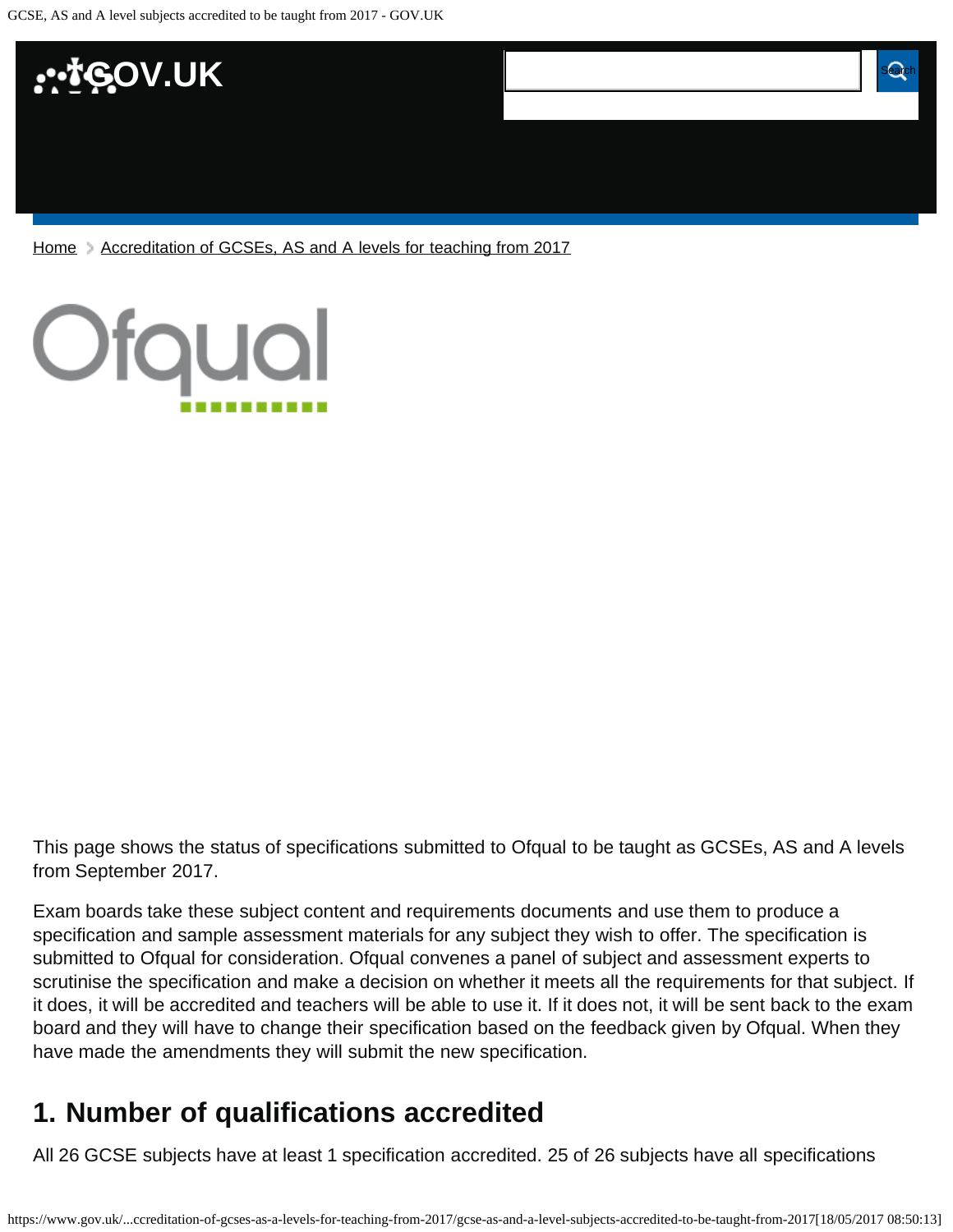accredited.

19 of 20 AS and A level subjects have at least 1 specification accredited. 17 of 20 subjects have all specifications accredited.

# <span id="page-1-0"></span>**2. Number of specifications accredited**

### **2.1 For teaching from 2017**

42 of 44 GCSE specifications have been accredited.

64 of 73 AS and A level specifications have been accredited.

### **2.2 For teaching from 2016**

In 2016 we [accredited 147 GCSE, AS and A level specifications.](https://www.gov.uk/government/publications/accreditation-of-gcses-as-a-levels-for-teaching-from-2016)

## **2.3 For teaching from 2015**

In 2015 we [accredited 122 GCSE, AS and A level specifications.](https://www.gov.uk/government/publications/new-gcses-as-and-a-levels-accredited-to-be-taught-from-2015)

# <span id="page-1-1"></span>**3. The accreditation process**

We have produced a [diagram of the accreditation process.](https://www.gov.uk/government/publications/your-qualification-our-regulation-gcse-as-and-a-level-reforms#attachment_1634078)

# <span id="page-1-2"></span>**4. Key information**

| <b>Entry</b>             | <b>Meaning</b>                                                                                                                                |
|--------------------------|-----------------------------------------------------------------------------------------------------------------------------------------------|
|                          | Specification accredited                                                                                                                      |
|                          | Exam board is not submitting a specification for this subject                                                                                 |
| 'submission due'         | The date the exam board is aiming to submit for accreditation                                                                                 |
| 'awaiting<br>submission' | We are awaiting a submission from the exam board but they have not indicated when we will receive it or the date they<br>indicated has passed |
| 'submission<br>received' | We have received a specification from the exam board and it is awaiting an accreditation decision                                             |

The submission dates are when we receive digital copies of assessment materials. Sometimes we can't begin a review until we receive related, printed materials. This is usually within 1 or 2 working days of a digital submission.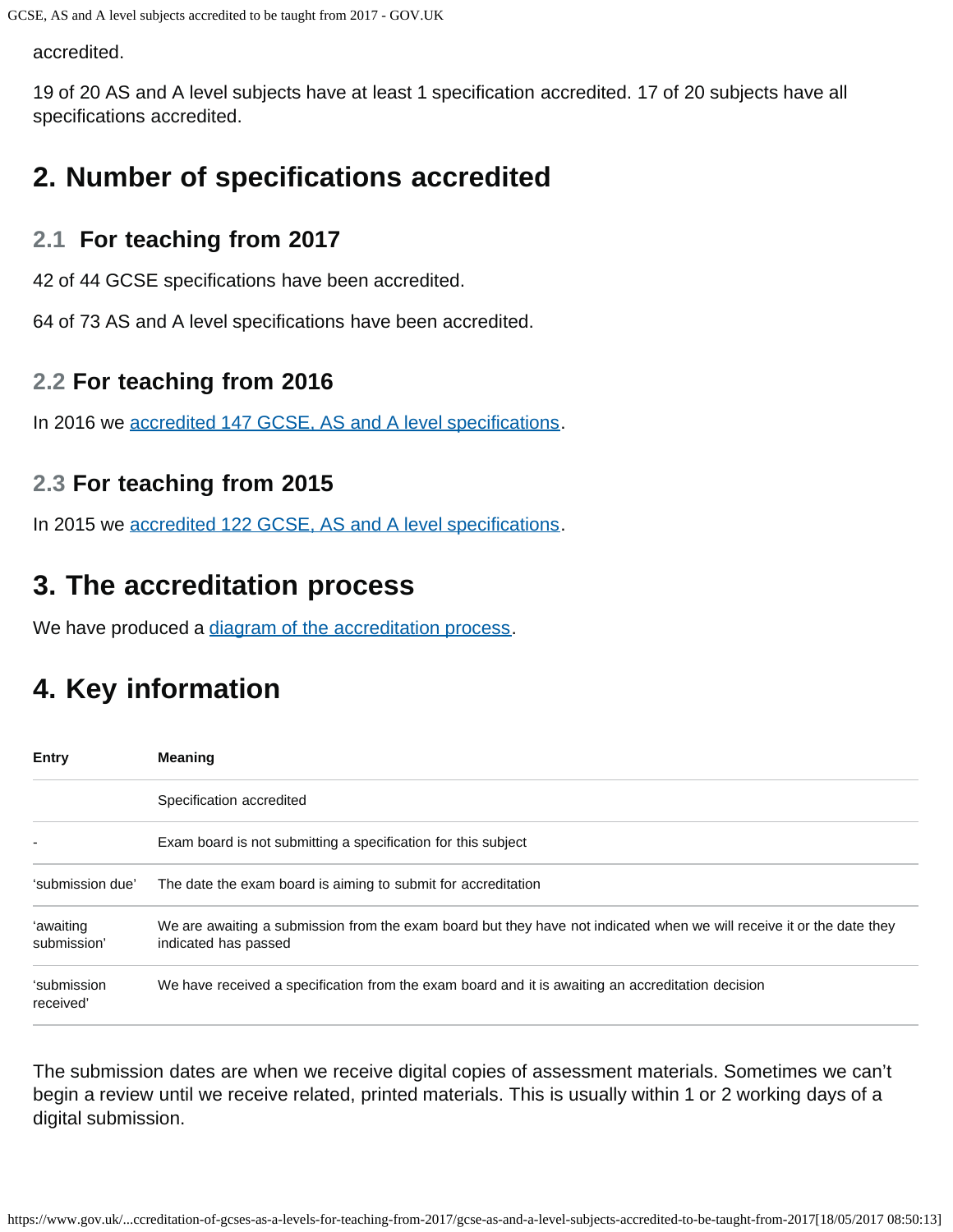GCSE, AS and A level subjects accredited to be taught from 2017 - GOV.UK

# <span id="page-2-0"></span>**5. GCSEs**

| Subject                            | <b>AQA</b>               | <b>OCR</b>                     | <b>Pearson (Edexcel)</b>     | <b>WJEC Eduqas</b>       |
|------------------------------------|--------------------------|--------------------------------|------------------------------|--------------------------|
| GCSE ancient history               | ٠                        |                                | $\overline{\phantom{a}}$     | $\overline{\phantom{a}}$ |
| <b>GCSE Arabic</b>                 | ٠                        | ٠                              |                              | $\overline{\phantom{a}}$ |
| GCSE astronomy                     | $\overline{\phantom{a}}$ | $\overline{\phantom{a}}$       |                              | $\overline{\phantom{a}}$ |
| <b>GCSE Bengali</b>                |                          |                                | $\overline{\phantom{a}}$     |                          |
| <b>GCSE</b> business               |                          |                                |                              |                          |
| <b>GCSE Chinese</b>                |                          | $\overline{\phantom{a}}$       |                              | $\overline{\phantom{a}}$ |
| <b>GCSE</b> classical civilisation | $\overline{\phantom{a}}$ |                                | $\overline{\phantom{a}}$     | ٠                        |
| GCSE design & technology           |                          |                                |                              |                          |
| GCSE economics                     |                          |                                | $\qquad \qquad \blacksquare$ | $\overline{\phantom{a}}$ |
| <b>GCSE</b> electronics            | ٠                        | ٠                              | $\overline{\phantom{a}}$     |                          |
| GCSE engineering                   |                          | $\overline{\phantom{a}}$       | $\overline{\phantom{a}}$     | $\overline{\phantom{a}}$ |
| <b>GCSE</b> film studies           |                          |                                |                              |                          |
| GCSE geology                       | ٠                        | $\overline{\phantom{a}}$       | $\qquad \qquad \blacksquare$ |                          |
| <b>GCSE Italian</b>                |                          | ٠                              |                              | $\overline{\phantom{a}}$ |
| <b>GCSE Japanese</b>               | $\overline{\phantom{a}}$ | $\overline{\phantom{a}}$       |                              | $\overline{\phantom{a}}$ |
| <b>GCSE</b> media studies          | Awaiting 4th submission  | 4th submission due 17 May 2017 | $\overline{\phantom{a}}$     |                          |
| GCSE modern Greek                  |                          |                                |                              |                          |
| <b>GCSE</b> modern Hebrew          |                          |                                |                              |                          |
| GCSE PE (short course)             |                          |                                |                              |                          |
| <b>GCSE Polish</b>                 |                          |                                |                              |                          |
| GCSE psychology                    |                          |                                |                              |                          |
| GCSE Panjabi                       |                          |                                |                              |                          |
| <b>GCSE Russian</b>                |                          |                                |                              |                          |
| GCSE sociology                     |                          |                                |                              |                          |

https://www.gov.uk/...ccreditation-of-gcses-as-a-levels-for-teaching-from-2017/gcse-as-and-a-level-subjects-accredited-to-be-taught-from-2017[18/05/2017 08:50:13]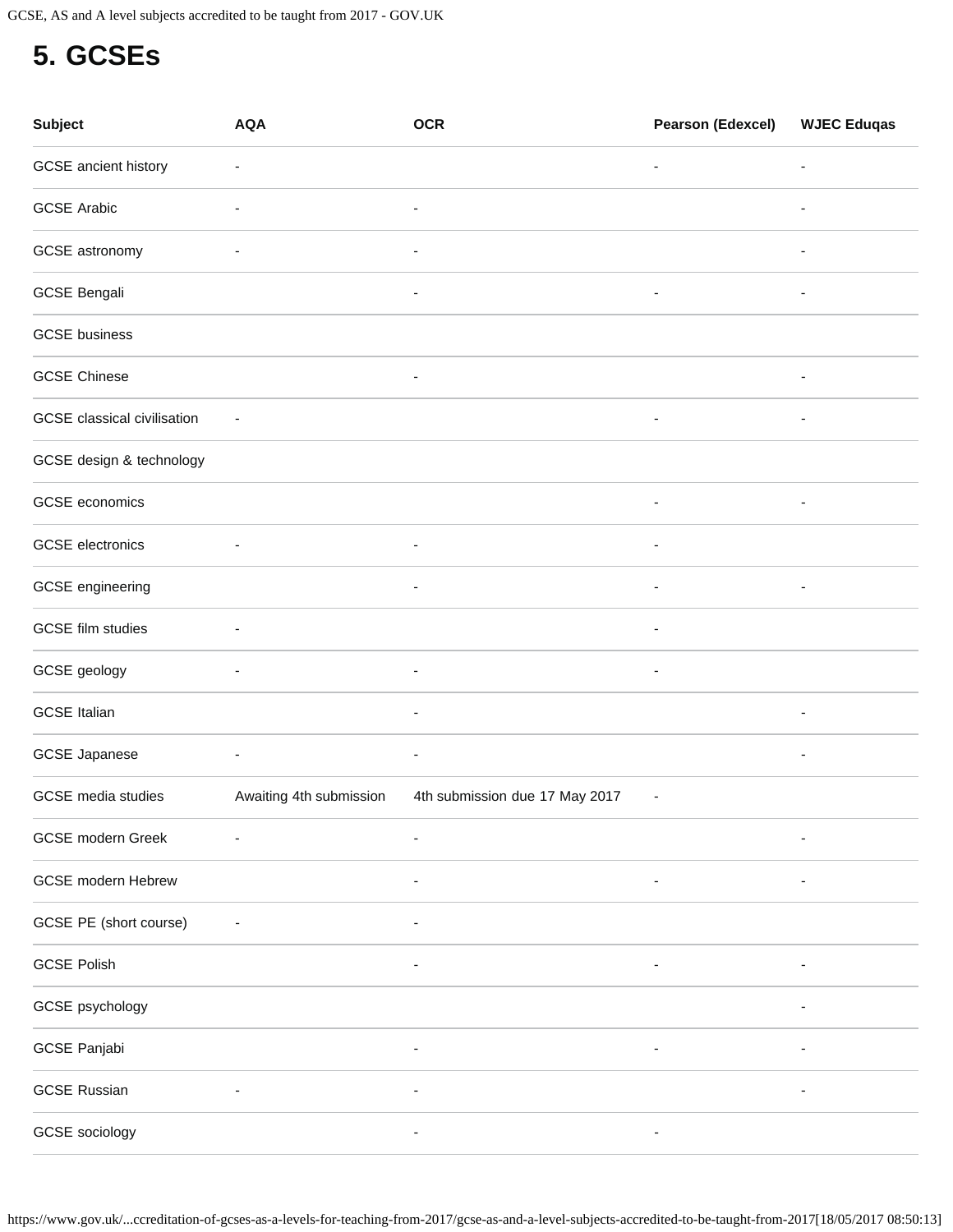GCSE statistics - -

GCSE Urdu - -

## <span id="page-3-0"></span>**6. AS and A levels**

| <b>Subject</b>                      | <b>AQA</b>                                  | <b>OCR</b>                  | <b>Pearson (Edexcel)</b>          | <b>WJEC</b><br><b>Eduqas</b> |
|-------------------------------------|---------------------------------------------|-----------------------------|-----------------------------------|------------------------------|
| Accounting: A level                 |                                             |                             | ä,                                |                              |
| Accounting: AS level                |                                             | ۰                           | $\overline{\phantom{a}}$          | ۰                            |
| Ancient history: A level            | $\overline{\phantom{a}}$                    |                             | ٠                                 |                              |
| Ancient history: AS level           | $\overline{a}$                              |                             | $\overline{a}$                    |                              |
| Chinese: A level                    |                                             |                             |                                   |                              |
| Chinese: AS level                   |                                             | $\overline{\phantom{a}}$    |                                   | $\overline{\phantom{a}}$     |
| Classical civilisation: A level -   |                                             |                             | $\blacksquare$                    |                              |
| Classical civilisation: AS<br>level |                                             |                             |                                   |                              |
| Design & technology: A<br>level     | Fashion & Textiles:<br>Spec Product Design: |                             |                                   |                              |
| Design & technology: AS<br>level    | Fashion & Textiles:<br>Spec Product Design: |                             |                                   |                              |
| Electronics: A level                | ۰                                           | $\overline{\phantom{a}}$    | $\overline{\phantom{a}}$          |                              |
| Electronics: AS level               | $\overline{\phantom{a}}$                    | $\overline{\phantom{a}}$    | ÷,                                |                              |
| Environmental science: A<br>level   |                                             |                             |                                   | $\overline{\phantom{a}}$     |
| Environmental science: AS<br>level  |                                             |                             |                                   | -                            |
| Film studies: A level               |                                             |                             |                                   |                              |
| Film studies: AS level              |                                             |                             |                                   |                              |
| Further maths: A level              | 4th submission due 19 May<br>2017           | Spec A:<br>Spec Spec MEI B: | 5th submission due 16 May<br>2017 |                              |
| Further maths: AS level             | 4th submission due 19 May                   | Spec A:                     |                                   |                              |

https://www.gov.uk/...ccreditation-of-gcses-as-a-levels-for-teaching-from-2017/gcse-as-and-a-level-subjects-accredited-to-be-taught-from-2017[18/05/2017 08:50:13]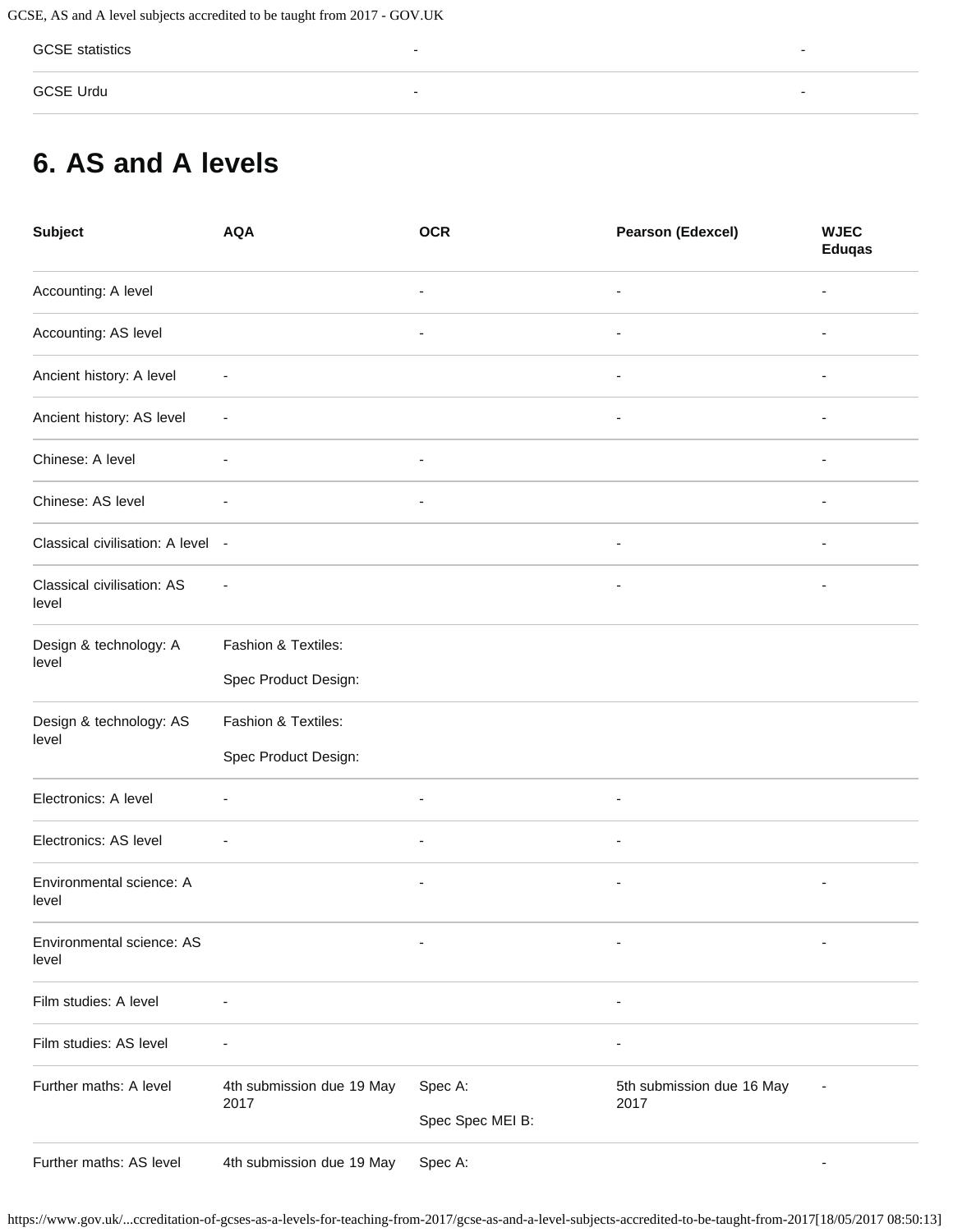GCSE, AS and A level subjects accredited to be taught from 2017 - GOV.UK

|                            | 2017                     | Spec Spec MEI B:                  |                                    |                          |
|----------------------------|--------------------------|-----------------------------------|------------------------------------|--------------------------|
| Geology: A level           | $\overline{a}$           |                                   | $\overline{\phantom{a}}$           |                          |
| Geology: AS level          | ٠                        |                                   | $\overline{\phantom{a}}$           |                          |
| History of art: A level    | ÷,                       | $\overline{\phantom{a}}$          |                                    | $\overline{\phantom{a}}$ |
| Italian: A level           |                          |                                   |                                    |                          |
| Italian: AS level          |                          | ÷,                                |                                    | ÷,                       |
| Law: A level               |                          |                                   | $\overline{\phantom{a}}$           |                          |
| Law: AS level              |                          |                                   | $\overline{\phantom{a}}$           |                          |
| Maths: A level             |                          | Spec A:                           |                                    |                          |
|                            |                          | Spec Spec MEI B:                  |                                    |                          |
| Maths: AS level            |                          | Spec A:                           |                                    |                          |
|                            |                          | Spec Spec MEI B:                  |                                    |                          |
| Media studies: A level     | Awaiting 4th submission  | 4th submission due 22 May<br>2017 | $\overline{\phantom{a}}$           |                          |
| Media studies: AS level    | Awaiting 4th submission  | 4th submission due 5 June<br>2017 | ٠                                  |                          |
| Music technology: A level  | $\overline{\phantom{a}}$ | ۰.                                |                                    | $\overline{\phantom{a}}$ |
| Music technology: AS level | $\overline{\phantom{a}}$ |                                   |                                    |                          |
| Philosophy: A level        |                          | ÷,                                | ÷,                                 | $\overline{\phantom{a}}$ |
| Philosophy: AS level       |                          |                                   |                                    |                          |
| Politics: A level          |                          |                                   |                                    |                          |
| Politics: AS level         |                          | ٠                                 |                                    |                          |
| Russian: A level           | $\overline{\phantom{a}}$ | $\overline{\phantom{a}}$          |                                    | $\overline{\phantom{a}}$ |
| Russian: AS level          |                          |                                   |                                    |                          |
| Statistics: A level        |                          | ٠                                 | 2nd submission due 15 June<br>2017 | $\overline{\phantom{a}}$ |
| Statistics: AS level       |                          | ٠                                 | 2nd submission due 15 June<br>2017 |                          |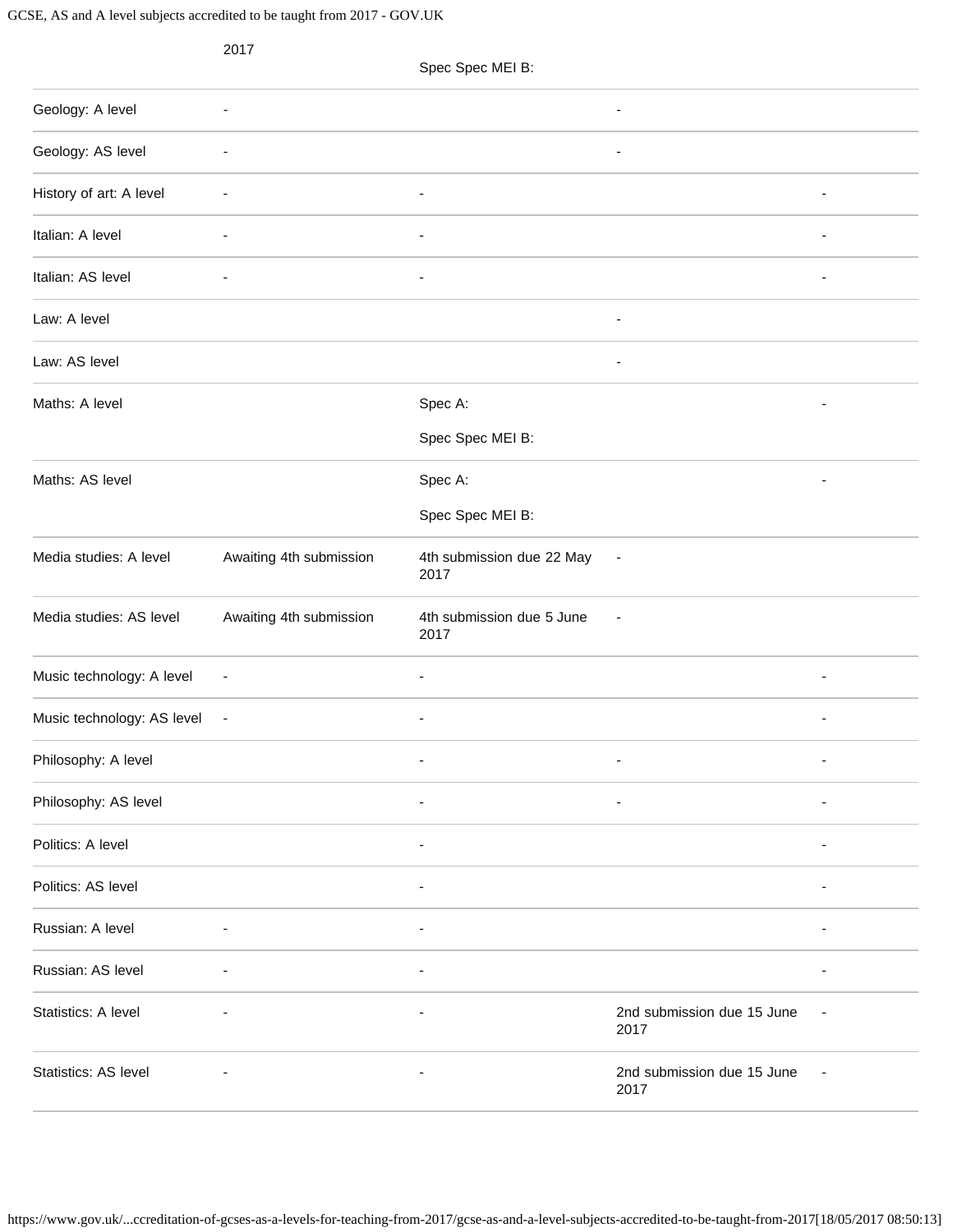Is there anything wrong with this page?

#### **Services and information**

**[Benefits](https://www.gov.uk/browse/benefits)** 

- [Births, deaths, marriages and care](https://www.gov.uk/browse/births-deaths-marriages)
- [Business and self-employed](https://www.gov.uk/browse/business)
- [Childcare and parenting](https://www.gov.uk/browse/childcare-parenting)
- [Citizenship and living in the UK](https://www.gov.uk/browse/citizenship)
- [Crime, justice and the law](https://www.gov.uk/browse/justice)
- [Disabled people](https://www.gov.uk/browse/disabilities)
- [Driving and transport](https://www.gov.uk/browse/driving)
- [Education and learning](https://www.gov.uk/browse/education)
- [Employing people](https://www.gov.uk/browse/employing-people)
- [Environment and countryside](https://www.gov.uk/browse/environment-countryside)
- [Housing and local services](https://www.gov.uk/browse/housing-local-services)
- [Money and tax](https://www.gov.uk/browse/tax)
- [Passports, travel and living abroad](https://www.gov.uk/browse/abroad)
- [Visas and immigration](https://www.gov.uk/browse/visas-immigration)
- [Working, jobs and pensions](https://www.gov.uk/browse/working)

#### **Departments and policy**

- [How government works](https://www.gov.uk/government/how-government-works)
- **[Departments](https://www.gov.uk/government/organisations)**
- **[Worldwide](https://www.gov.uk/government/world)**
- **[Policies](https://www.gov.uk/government/policies)**
- **[Publications](https://www.gov.uk/government/publications)**
- **[Announcements](https://www.gov.uk/government/announcements)**

[Help](https://www.gov.uk/help) [Cookies](https://www.gov.uk/help/cookies) [Contact](https://www.gov.uk/contact) [Terms and conditions](https://www.gov.uk/help/terms-conditions) [Rhestr o Wasanaethau Cymraeg](https://www.gov.uk/cymraeg) Built by the [Government Digital Service](https://www.gov.uk/government/organisations/government-digital-service)